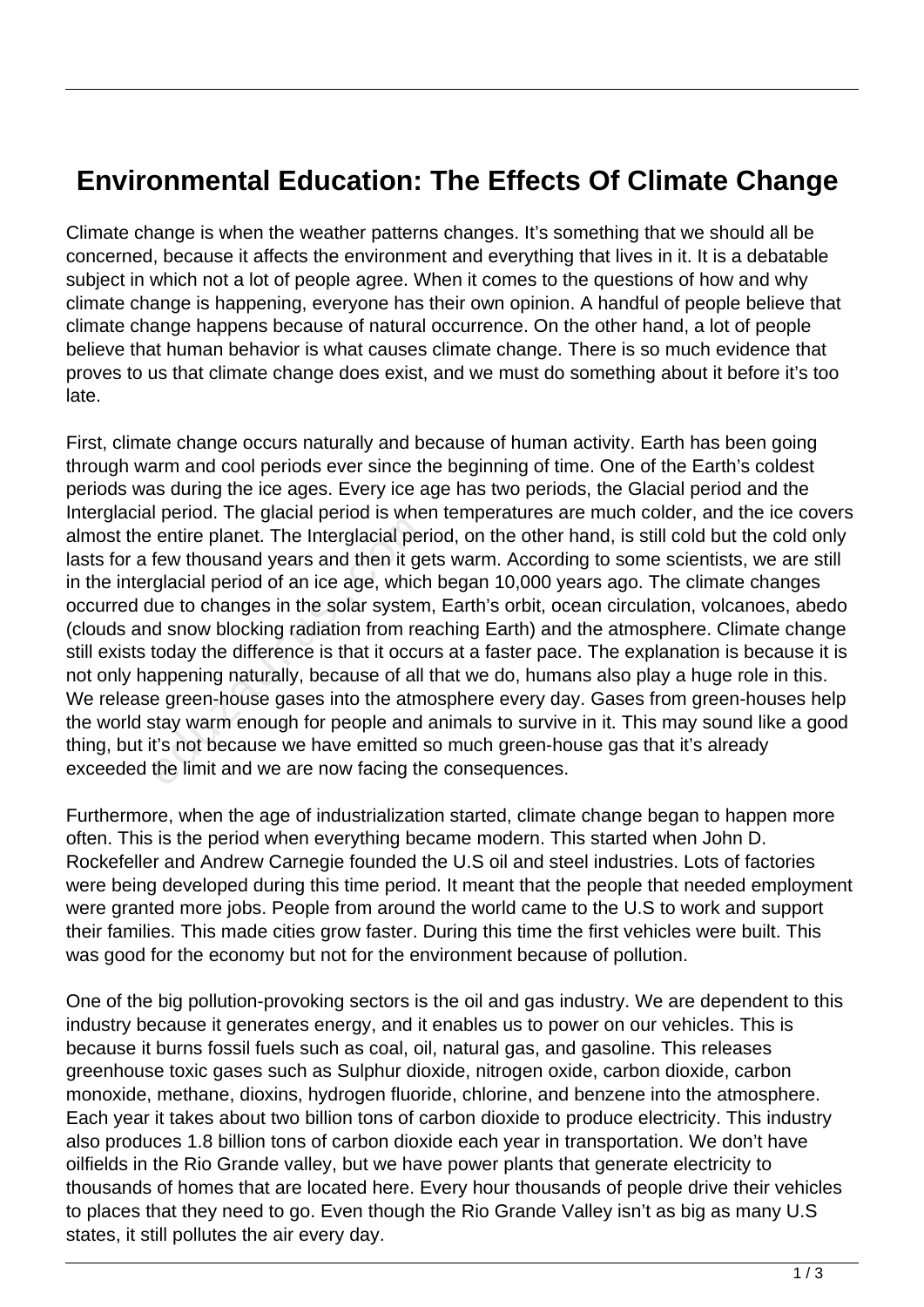Factories are the second industries to pollute the air. Everything that we consume, or use is manufactured by factories that release greenhouse toxic gases into Earth's atmosphere just like the oil and gas industries. Factories emit carbon dioxide, methane, and nitrous oxide gases. Factories account for a large percentage of the pollution on Earth. One popular factory in the Rio Grande Valley is called Rio Grande Valley Sugar Growers. This factory annually oversees the production of nearly 160,000 tons of raw sugar.

In addition, farm gas power machinery and industrial chemicals also release toxic gases into the environment. Millions of Americans mow their lawn weekly. Green houses gases such as carbon dioxide, carbon monoxide, hydrocarbons, and nitrogen oxides are released by lawn mowers and weed eaters. These gas-powered agricultural machines are similar to gas powered vehicles due to the toxic gases they release. When people spray industrial chemicals such as pesticides and weed killers, they can turn into gas and get into the air. This can have an effect on wildlife and can get into nearby water sources.

Additionally, indoor products such as hair styling products, household cleaning products and paint products can also pollute. Such indoor goods emit the same toxic chemicals as gas powered vehicles. Every time a person takes a shower and puts on shampoo and conditioner, the chemicals vaporize into the air once the person steps outside of their home. When we paint a house from the inside or outside, it leaves a strong odor of paint and that's because the chemicals get released into the air.

These are just a few ways in which pollution is causing climate change. All this pollution that we are creating in a daily basis is causing the weather to change drastically and it is affecting everything that is living in the environment. Today, we see how climate change is impacting the Rio Grande Valley. ehicles. Every time a person take:<br>cals vaporize into the air once the<br>om the inside or outside, it leaves<br>get released into the air.<br>just a few ways in which pollution<br>g in a daily basis is causing the w<br>that is living in

The Rio Grande Valley is a place in where it rains a couple of times and almost the entire year it is hot. The average temperature ranges from 51 degrees Fahrenheit to 100 degrees Fahrenheit. The temperatures have been rising recently and we have had a few droughts. Droughts affect human, animal, and plant life tremendously. We would not be able to survive without water. There are several agricultural fields in the Rio Grande Valley that produce crops such as corn, watermelon, melon, citrus, sugarcane, grains and cotton. The droughts and the heat of the sun killed some crops before they could be harvested.

People employed in the agricultural fields are concerned about climate change, because when it is hot it's harder to work outdoors. The hotter it gets the less hours the employees work and the less money they earn. They are also concerned about the issue, because there may be mosquitoes and diseases with this heat. Exposure to the sun for several hours can lead to tumors and skin cancer. Mosquitoes can also carry diseases that can cause people to get ill.

Another impact that climate change has in the Rio Grande Valley is the melting of glaciers in the Arctic ocean. Even though we are far from the Arctic ocean, when the ice melts, sea levels rise. Since the Rio Grande valley is close to the Gulf of Mexico, we will feel the impact of sea levels rising. This can cause flooding in cities.

Another effect that climate change has had in the Rio Grande Valley is flooding when there is heavy rainfall. Cities need to be equipped with good drainage systems for the water to flow faster when it rains heavily. When there are heavy rainfall cities such as Weslaco, Mercedes,